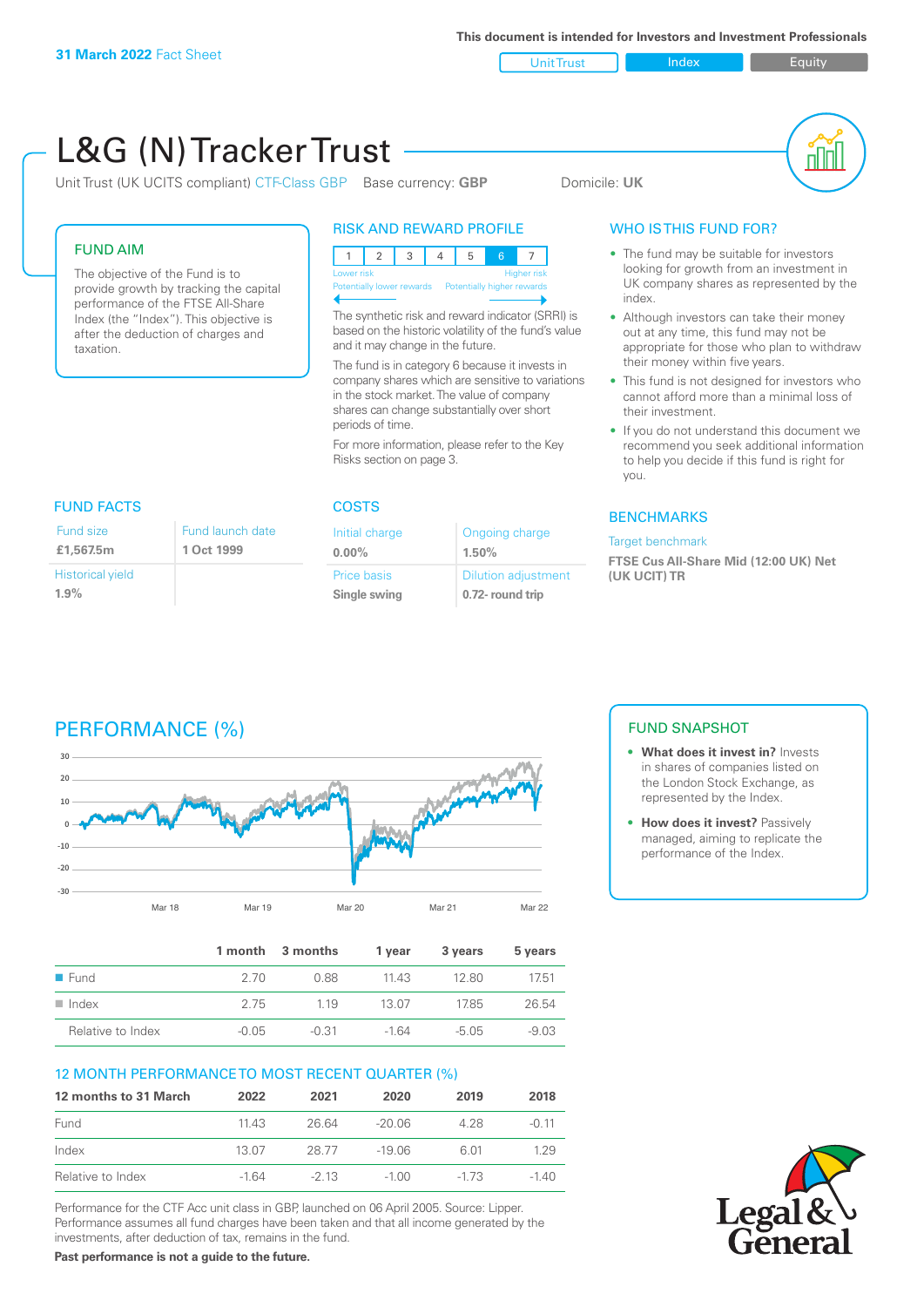# PORTFOLIO BREAKDOWN

All data sources are a combination of LGIM and the Fund Accountant unless otherwise stated. Totals may not sum to due to rounding. In order to minimise transaction costs, the Fund will not always own all the assets that constitute the index and on occasion it will own assets that are not in the index. The number of fund holdings can also differ from the index due to corporate events and proxy holdings.



# SECTOR (%)

| $\blacksquare$ Financials  | 22.6 |
|----------------------------|------|
| ■ Consumer Staples         | 14.7 |
| $\blacksquare$ Industrials | 12.0 |
| $\blacksquare$ Health Care | 11.0 |
| Consumer Discretionary     | 10.8 |
| ■ Energy                   | 9.7  |
| <b>Basic Materials</b>     | 8.9  |
| $\blacksquare$ Utilities   | 3.6  |
| ■ Real Estate              | 3.3  |
| Telecommunications         | 21   |
| ■ Technology               | 14   |
|                            |      |

### COUNTRY (%)

United Kingdom 100.0



# MARKET CAPITALISATION (%) TOP 10 ISSUERS (%)

| ■ Large            | 66.8 |
|--------------------|------|
| $\blacksquare$ Mid | 21.0 |
| ■ Small            | 12.3 |
| ■ Undefined        |      |

■ Top 10 issuers 39.4% Rest of portfolio 60.6% No. of holdings in fund 608 No. of holdings in index 603

| Shell                    | 6.5 |
|--------------------------|-----|
| AstraZeneca              | 64  |
| <b>HSBC Holdings</b>     | 4.5 |
| Diageo                   | 37  |
| Unilever                 | 3.6 |
| GlaxoSmithKline          | 3.4 |
| British American Tobacco | 3.0 |
| <b>BP</b>                | 2.9 |
| Rio Tinto                | 2.8 |
| Glencore                 | 2.6 |
|                          |     |



The Index Fund Management team comprises 25 fund managers, supported by two analysts. Management oversight is provided by the Global Head of Index Funds. The team has average industry experience of 15 years, of which seven years has been at LGIM, and is focused on achieving the equally important objectives of close tracking and maximising returns.